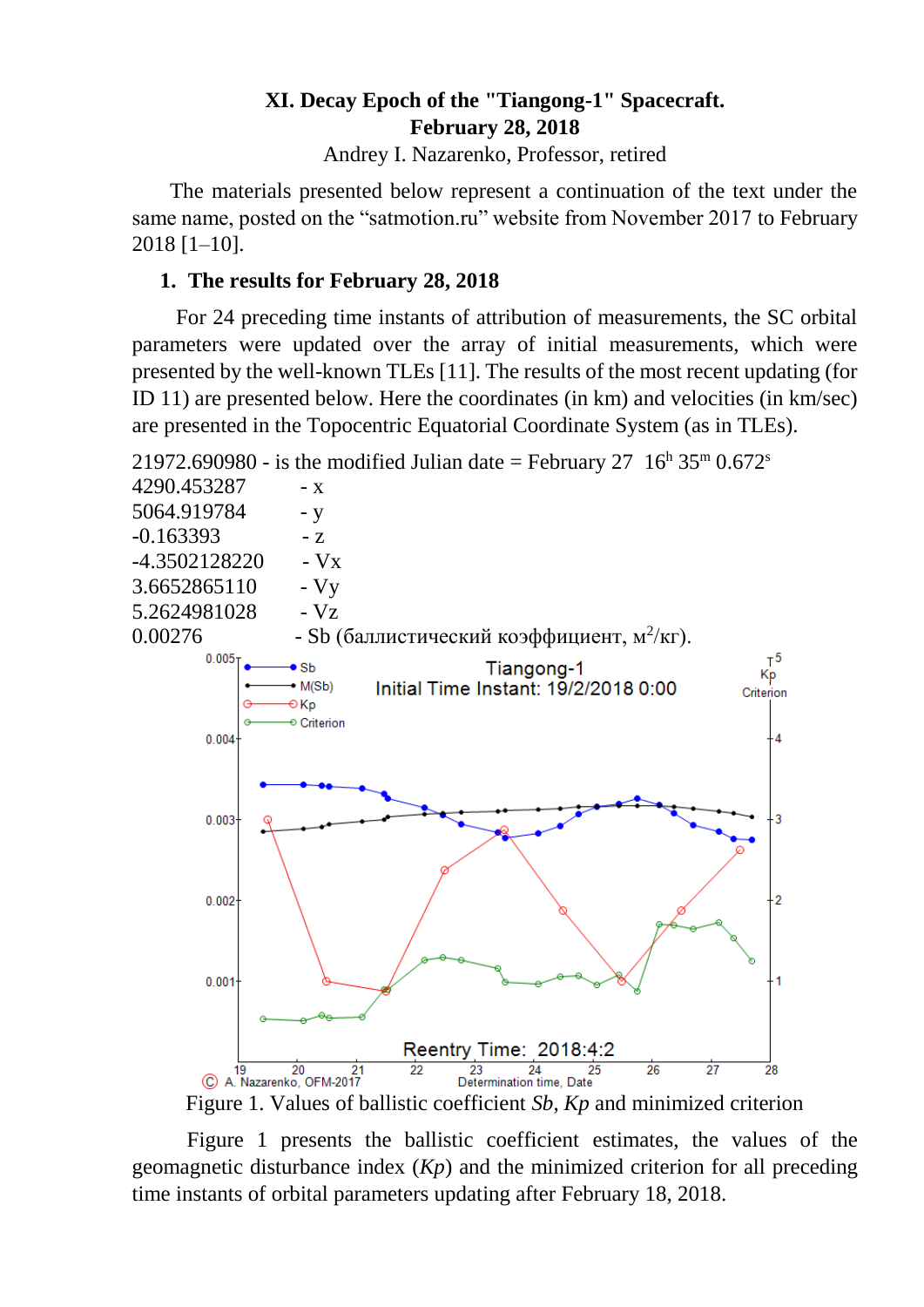The estimates of ballistic coefficient (Sb) have changed within the range from  $0.00276$  to  $0.00344$  m<sup>2</sup>/kg, i.e. 1.3 times. The highest drag variations have been observed after February 19, which is the consequence of strong and prolonged geomagnetic storms 15-19 February, as well as after the shorter storms February 23. The black line marks the Sb estimates averaged over some preceding time interval (the sliding average). On the time interval after February 18 these estimates increased by 13 %.

The values of a minimized criterion, presented in the figure, have a meaning of the ratio of residuals to the calculated RMS of errors, averaged over the time interval of measurements. These values depend on the magnitude of current residuals and vary from 0.52 to 1.73. Under perfect tuning of algorithm parameters, their average value should be close to one. The average value of the criterion (0.99) was close to the ideal value.

The last smoothed ballistic coefficient value  $(0.00304 \text{ m}^2/\text{kg})$  was used as a constant value in the prediction of SC motion until its entering the dense layers of the atmosphere. The relevant prediction results for the aforementioned initial data (ID 11) are shown in figure 2.



Figure 2. Change of the altitude on the prediction interval

### Reentry Information. **Tianging-1 is predicted to reenter on April 2, 2018 ±2 days.**

Figure 3 presents the results of all 148 preceding determinations of Tiangong-1 SC reentry time after January 01.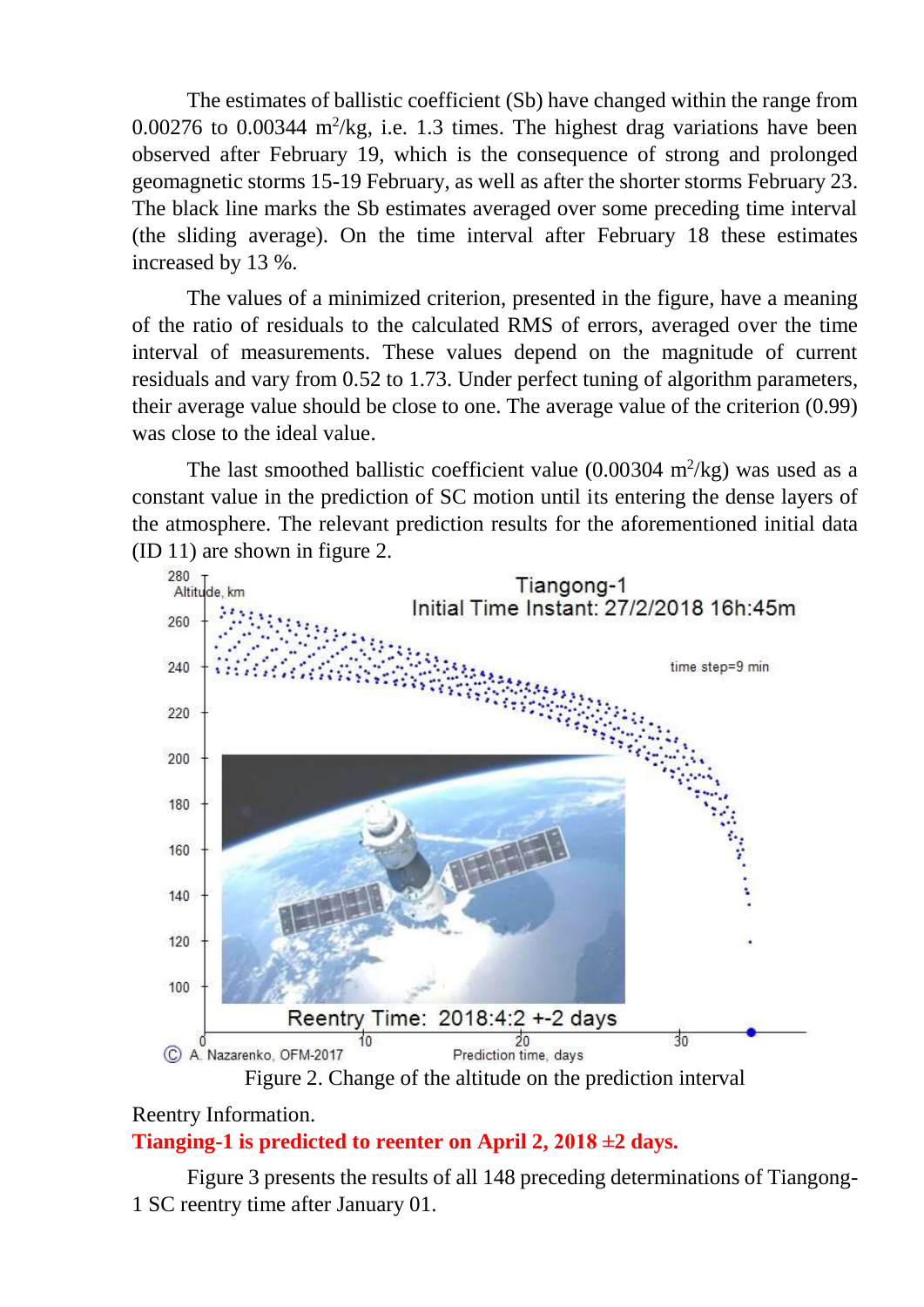

The average value of reentry time is  $\approx$  April 01. Deviations from the average value do not exceed 12% of remaining lifetime. The RMS of errors amounted **2.8%**, which is several times lower than the traditional estimates of errors. Reduction of reentry time after February 17 is the consequence of the impact of geomagnetic storms.

## **2. Recent publication of other authors**

**а**) Aerospace Corporation

## **Reentry Information**

#### Tiangong-1 is predicted to reenter in **early April 2018 ± 1 week**.

This prediction was performed by The Aerospace Corporation on 2018 February 21.



Altitude: Past Data & Future Prediction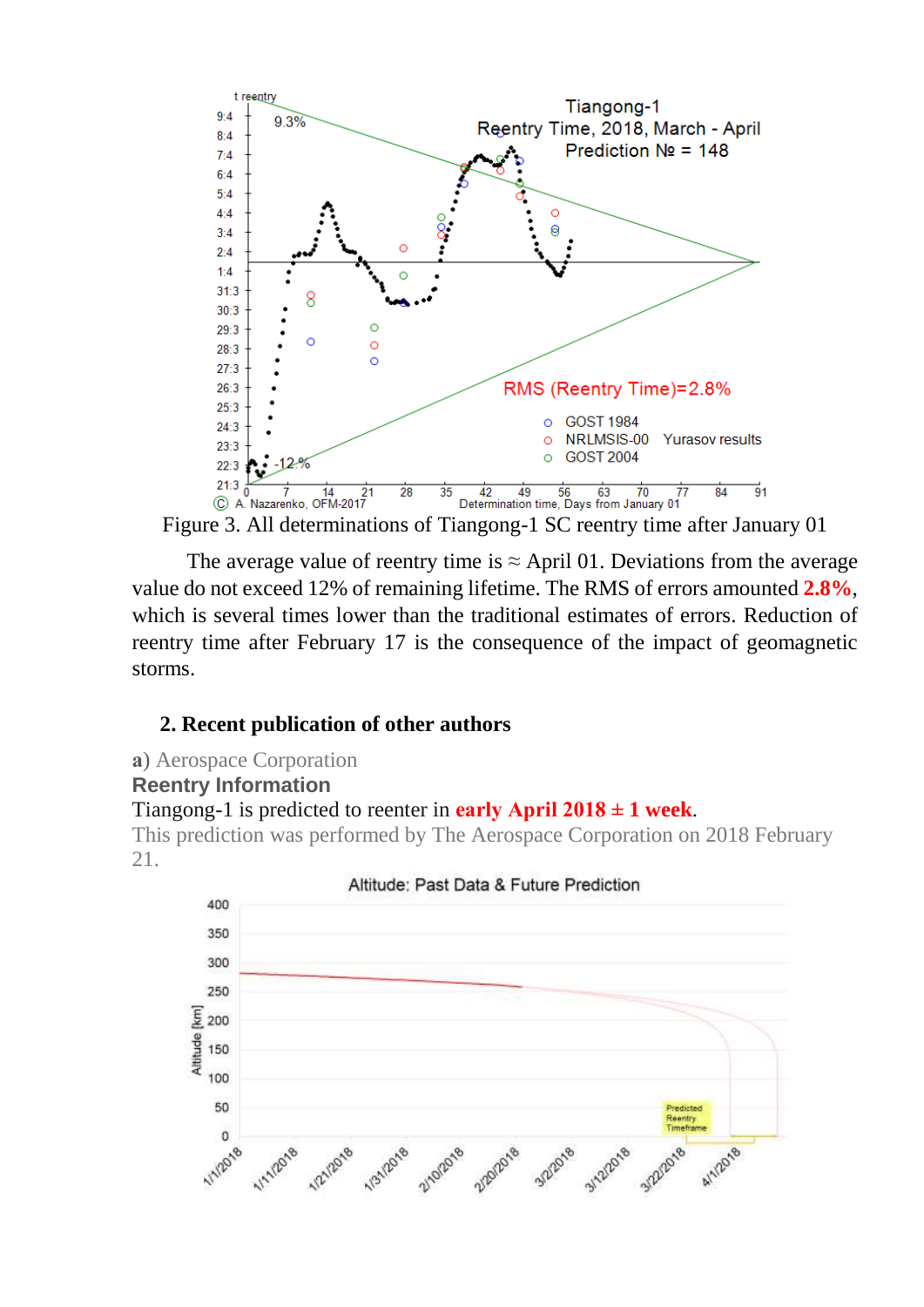# **b**) Space-Track data [11]

| Show 10         |                   | * entries.     |                   |                        |                       |            | 37820<br>Search All Columns: |          |                                      |
|-----------------|-------------------|----------------|-------------------|------------------------|-----------------------|------------|------------------------------|----------|--------------------------------------|
| NORAD CAT ID    | <b>SATNAME</b>    | <b>INTLDES</b> | <b>COUNTRY</b>    | <b>MSG EPOCH</b>       | <b>DECAY EPOCH</b>    | <b>RCS</b> | <b>SOURCE</b>                | TLE      | Type                                 |
| 37820           | TIANGONG 1        | 2011-053A      | PRC<br><b>YOU</b> | 2018-02-21<br>18:32:58 | 2018-04-10<br>0.00.00 | LARGE      | 6Bday, msg.                  | TLE      | Prediction                           |
| 37820<br>98. CA | <b>TIANGONG 1</b> | 2011-053A      | PRC<br>9422       | 2018-01-31<br>17:25:58 | 2018-03-12<br>0.00.00 | LARGE      | 60day_msg                    | TLE<br>. | Prediction                           |
| 37820           | <b>TIANGONG 1</b> | 2011-053A      | PRC               | 2018-01-24<br>16:00:44 | 2018-03-12<br>0.00.00 | LARGE      | 60day_mag                    | TLE      | ing Louisia's European<br>Prediction |
| 37820<br>ಂಬಾ    | TIANGONG 1        | 2011-053A      | PRC               | 2017-12-27<br>16:48:42 | 2018-02-22<br>0.00.00 | LARGE      | 60day_mag                    | TLE      | Prediction                           |
| NORAD CAT IT    | <b>SATNAME</b>    | <b>INTLDES</b> | COUNTRY           | MSG-EPOCH              | DECAY EPOCI           | FOS!       | SOURCE                       |          | Type                                 |

**в**) Data by V.S. Yurasov (private message).

 The TLE processing results over the preceding week interval and the forecast of the SC motion until reentry:



**г**) ESA (http://blogs.esa.int/rocketscience/2018/01/12/tiangong-1-reentry-updates/)

The current estimated window is **~24 March to ~19 April**; this is highly variable.

## Update 21 February 2018

Reentry will take place anywhere between 43ºN and 43ºS (e.g. Spain, France, Portugal, Greece, etc.). Areas outside of these latitudes can be excluded. At no time will a precise time/location prediction from ESA be possible. This forecast will be updated approximately every week in January and February.